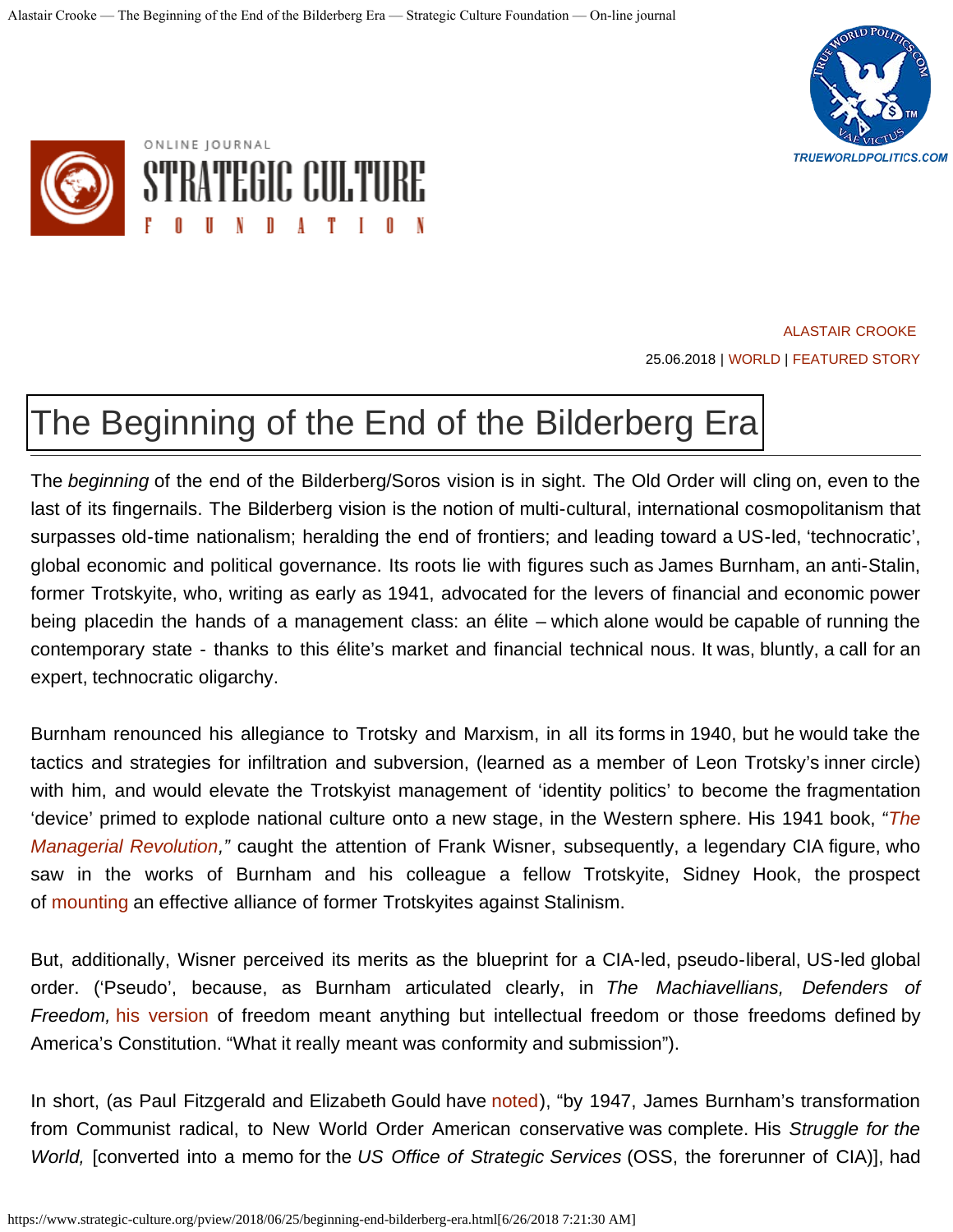done a '[French Turn'](https://en.wikipedia.org/wiki/French_Turn) on Trotsky's permanent Communist revolution, and turned it into a permanent battle plan for a global American empire. All that was needed to complete Burnham's dialectic was a permanent enemy, and that would require a sophisticated psychological campaign to keep the hatred of Russia alive, "for generations".

What has this to do with us today? A 'Burnham Landscape' of apparently, 'centrist' European political parties, apparently independent think-tanks, institutions, and NATO structures, was seeded by CIA – in the post war era of anti-Sovietism - across Europe, and the Middle East – as part of Burnham's 'battle plan' for a US-led, global 'order'. It is precisely this élite: i.e. Burnham's oligarchic technocracy, that is facing political push-back today to the point at which the Liberal Order feels that it is struggling for its very survival against ["the enemy in the White House",](http://www.spiegel.de/international/world/donald-trump-s-attacks-on-germany-the-enemy-in-the-white-house-a-1214058.html) as the editor of *Spiegel Online* has termed President Trump.

What has caused this? Well, like him or hate him, President Trump has played a major part, if only by saying the unsayable. The rationality or not inherent in these Eckhart-style 'unsayings', or apophasis, is beside the point: Trump's intuitive 'discourse of saying the unsayable' has taken most of the bolts out of the former Burnham-type, ideological structure.

But in Europe, two main flaws to the Burnham blueprint have contributed, [possibly fatally,](https://www.thetimes.co.uk/article/the-eu-melting-pot-is-melting-down-hfw3975q8?shareToken=4b0b036b362aca91d0aae641055fc55c) to the blueprint crisis: Firstly, the policy of populating Europe with immigrants, as a remedy for Europe's adverse demographics (and to dilute to the point of erasure, its national cultures): "Far from leading to fusion", [writes](https://www.thetimes.co.uk/article/the-eu-melting-pot-is-melting-down-hfw3975q8?shareToken=4b0b036b362aca91d0aae641055fc55c) British historian, Niall Ferguson, "Europe's migration crisis is leading to fission. The play might be called The Meltdown Pot … Increasingly … the issue of migration will be seen by future historians as the fatal solvent of the EU. In their accounts Brexit will appear as merely an early symptom of the crisis". And secondly, the bi-furcation of the economy into two unrelated, and dis-equal economies, as a result of the élite's mismanagement of the global economy, (i.e. the obvious the absence of 'prosperity for all').

Trump evidently has heard the two key messages from his constituency: that they neither accept to have (white) American culture, and its way-of-life, diluted through immigration; and, neither do they wish – stoically – to accommodate to America's eclipse by China.

The issue of how to arrest China's rise is primordial (for Team Trump), and in a certain sense, has led to an American 'retrospective': America now may only account for 14% of global output (PPP – Purchasing Power Parity basis), or 22%, on a nominal basis (as opposed to near half of global output, for which the US was responsible, at the close of WW2), but American corporations, thanks to the dollar global hegemony, enjoy a type of monopoly status (i.e. Microsoft, Google and Facebook, amongst others), either through regulatory privilege, or by marketplace dominance. Trump wants to halt this asset from decaying further and to leverage it again as a potent bargaining chip in the present tariff wars. This is clearly a political 'winner' in terms of US domestic grass-roots, politics, and the upcoming November mid-term elections.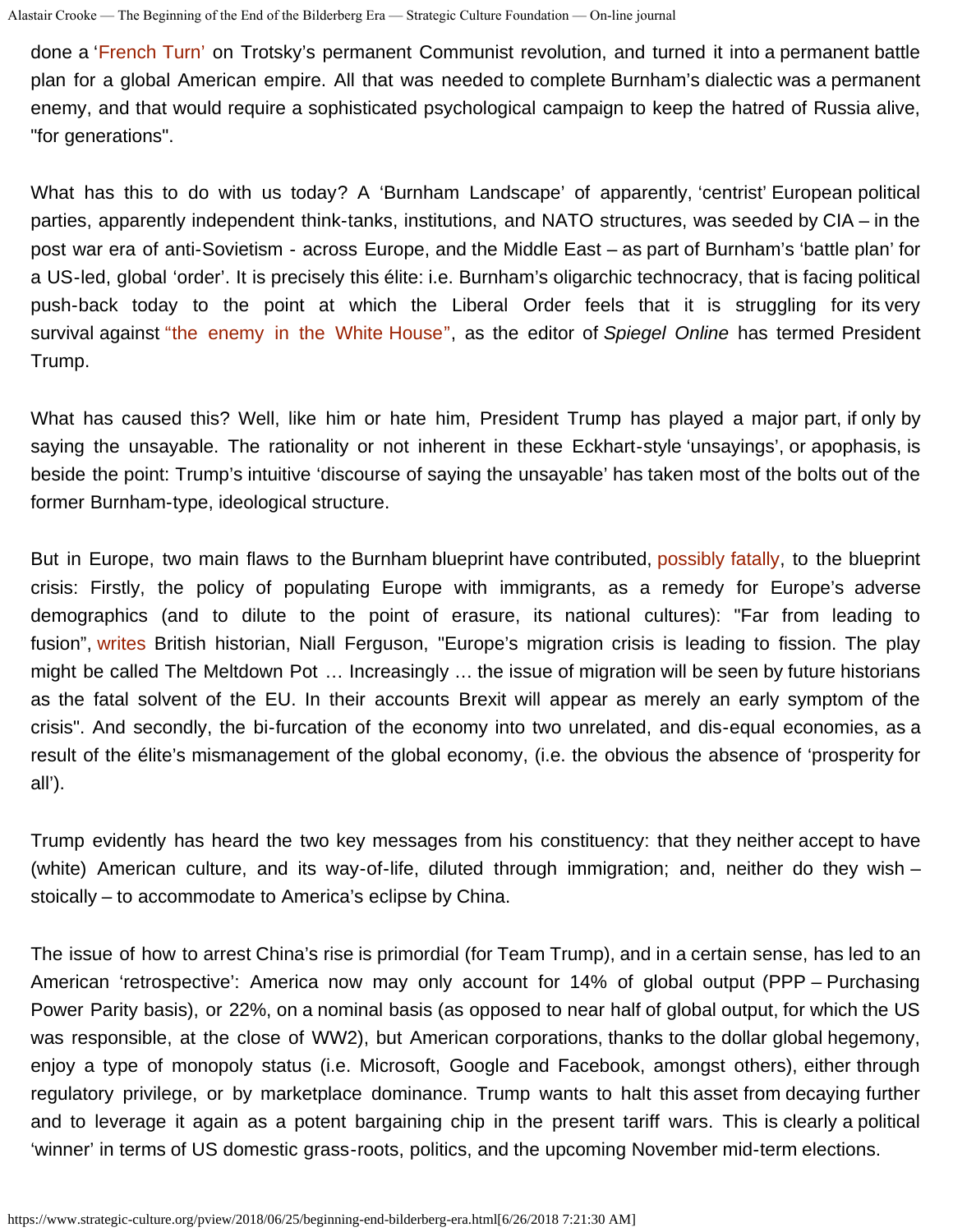The second strand seems to be something of a Middle East 'retrospective': to restore the Middle East to the era of The Shah, when 'Persia' policed the Middle East; when Israel was a regional 'power' implementing the American interest; and when the major sources of energy were under US control. And, further, when Russian influence was being attenuated, by leveraging radical Sunni Islam against Arab socialism, and nationalism.

Of course, Trump is savvy enough to know that it is not possible to revert wholly to that Kissinger-esque world. The region has changed too much for that. But Kissinger remains an influential adviser to the President (together with PM Netanyahu). And it is easy to forget that US dominance of the Middle East brought America not just control of energy, but the re-cycling of petrodollars into Wall Street, and the necklace of US military bases in the Gulf that both surround Iran, and give to the US its military muscle, reaching into Asia.

We have therefore Trump's hugging of MBS, MBZ and Netanyahu, and a supporting narrative of Iran as a 'malign actor' in the region, and a facilitator of terrorism.

But, it is just a 'narrative', and it is nonsense, when put into a broader understanding of the regional context. The history of Islam has never been free from violent conflict (going back to earliest days: i.e. the Wars of the Ridda, or apostasy 632-3 etc.). But – lest we forget – this present era of *Sunni* radicalization (such as has given birth to ISIS) reaches back, at least, to the 17<sup>th</sup> and 18<sup>th</sup> Centuries, with the Ottoman disaster at the Gates of Vienna (1683); the consequent onset of the Caliphate dissolution; growing Ottoman permissiveness and sensuality, provoking Abd-el Wahhab's radical zealotism (on which basis Saudi Arabia [was founded\);](https://www.huffingtonpost.com/entry/isis-wahhabism-saudi-arabia_b_5717157.html) and finally the aggressive westernizing secularism in Turkey and Persia, which triggered what is called 'political Islam' (both Sunni and Shi'a that initially, were united, in a single movement).

The MBS narrative that Saudi Arabia's 'fundamentalism' was a reaction to the Iranian Revolution is yet another 'meme' that may serve Trump and Netanyahu's interests, but is just as false. The reality is that the modern Arab (Sunni) system, a holdover from the Ottoman era, has been in a long term channel of decline since WW1 - whereas Shi'i Islam is enjoying a strong revival across the northern tier of the Middle East, and beyond. Put rather bluntly: the Iranians are on the upside of history – it's as simple as that.

And what Trump is trying to do is Iranian capitulation, in the face of the American-Israeli-Saudi siege, the key to undoing Obama (again), by trying to reassert US Middle East dominance, energy dominance and an Israeli resurgence of regional power. Subjugating Iran thus has emerged as the supreme litmus for reestablishing the unipolar global order.

It is so iconic precisely because, just as much as Trump would like to see Iran, Iraq and Iranian allies everywhere, fall to the unipolar hegemony, Iran is as central to the multipolar vision of Xi and Putin as it is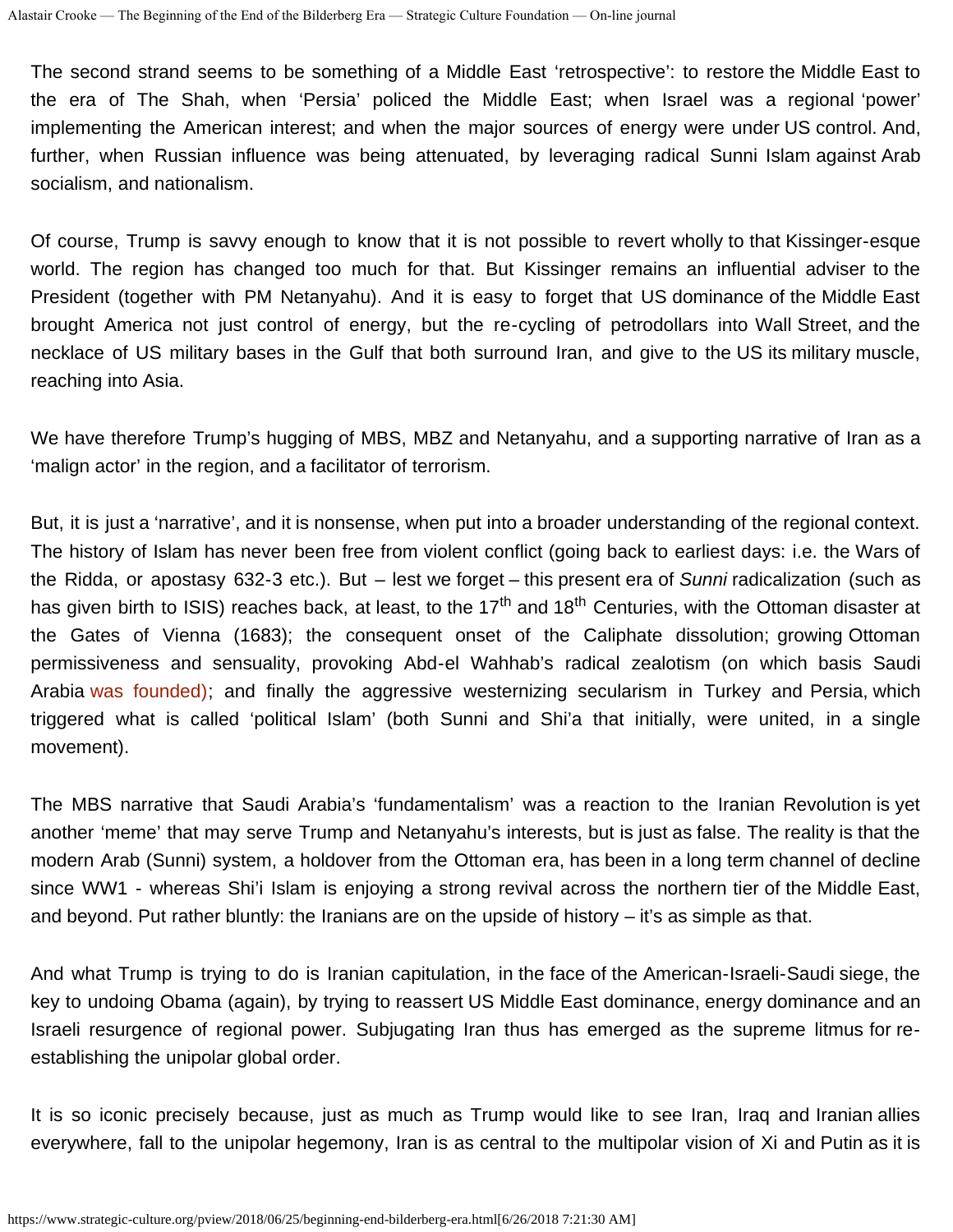iconic to Trump's putative Middle East 'makeover'. And it is not just symbolic: Iran is as pivotal to both Russian and Chinese geo-political strategies. In a word, Iran has more leverage to ensure survival than Trump may have anticipated.

America will leverage its dominance of the financial system to the limit to strangle Iran, and China and Russia will do what is necessary financially, and in terms of trade, to see that Iran does not implode economically – and remains a pillar of the multipolar alternative world order.

And it is here that the paradigm shifts in Europe come into play. It is not, I repeat not because Europe can be expected to show leadership or to 'do' much, but rather because the apophatic discourse of 'saying the unsayable' is spreading to Europe. It has not, so far, changed the paradigm of power, but may soon (i.e. with Merkel's possible political demise). Germany may be more staid in its politics than Italy, but the voice of Italy's new Interior Minister, Matteo Salvini, saying 'no' to the 'Burnham' proxies in Berlin is echoing across Europe, and beyond. It acts like a slap in the face.

Let us be absolutely clear: We are *not* suggesting that Europe will expend political capital in defending the JCPOA. That is not likely. We are saying that America's dollar hegemony has proved toxic to the rest of the world in very many ways, and Trump - in leveraging that hegemony so gangsterishly: ["We're America,](https://www.theatlantic.com/politics/archive/2018/06/a-senior-white-house-official-defines-the-trump-doctrine-were-america-bitch/562511/) [Bitch",](https://www.theatlantic.com/politics/archive/2018/06/a-senior-white-house-official-defines-the-trump-doctrine-were-america-bitch/562511/) as one official described America's approach – is fueling antagonism towards dollar hegemony (if not yet towards America per se). It is pushing all of non-America into a common stance of rebellion against America's unipolar financial dominance.

This 'revolt' is already giving leverage to Kim Jong Un, as the *Washington Post* [reports:](https://www.washingtonpost.com/world/kim-jong-un-makes-third-visit-to-china/2018/06/18/671e4e48-7368-11e8-be2f-d40578877b7b_story.html?utm_term=.02ea01243c48)

*"With U.S.-China trade ties on the rocks, Kim is well-positioned to play both powers, talking sweet to Trump while pursuing a closer relationship with Xi…Kim understands the hierarchy. He knows that Xi is the Asian Godfather," said Yanmei Xie, a China policy analyst at Gavekal Dragonomics, an economic research firm in Beijing. "He is making a pragmatic calculation that China can provide economic assistance to integrate North Korea diplomatically and economically into Northeast Asia …*

*"There is a regional effort, a sort of Northeast Asia coalition of make-believe, to maintain the fiction that the North Korea will de-nuke as long as Americans keep talking to it," Xie said.*

*China is less focused on getting Kim to give away his weapons than on getting him to fall into line. It may eventually use trade and investment to keep him onside, experts said.*

*"With North Korea still struggling under U.N. sanctions, "China's political and economic support is still highly important," said Zhao Tong, a North Korea expert at the Carnegie-Tsinghua Center for Global Policy in Beijing. Zhao said the question now is: "How can China help North Korea develop its*